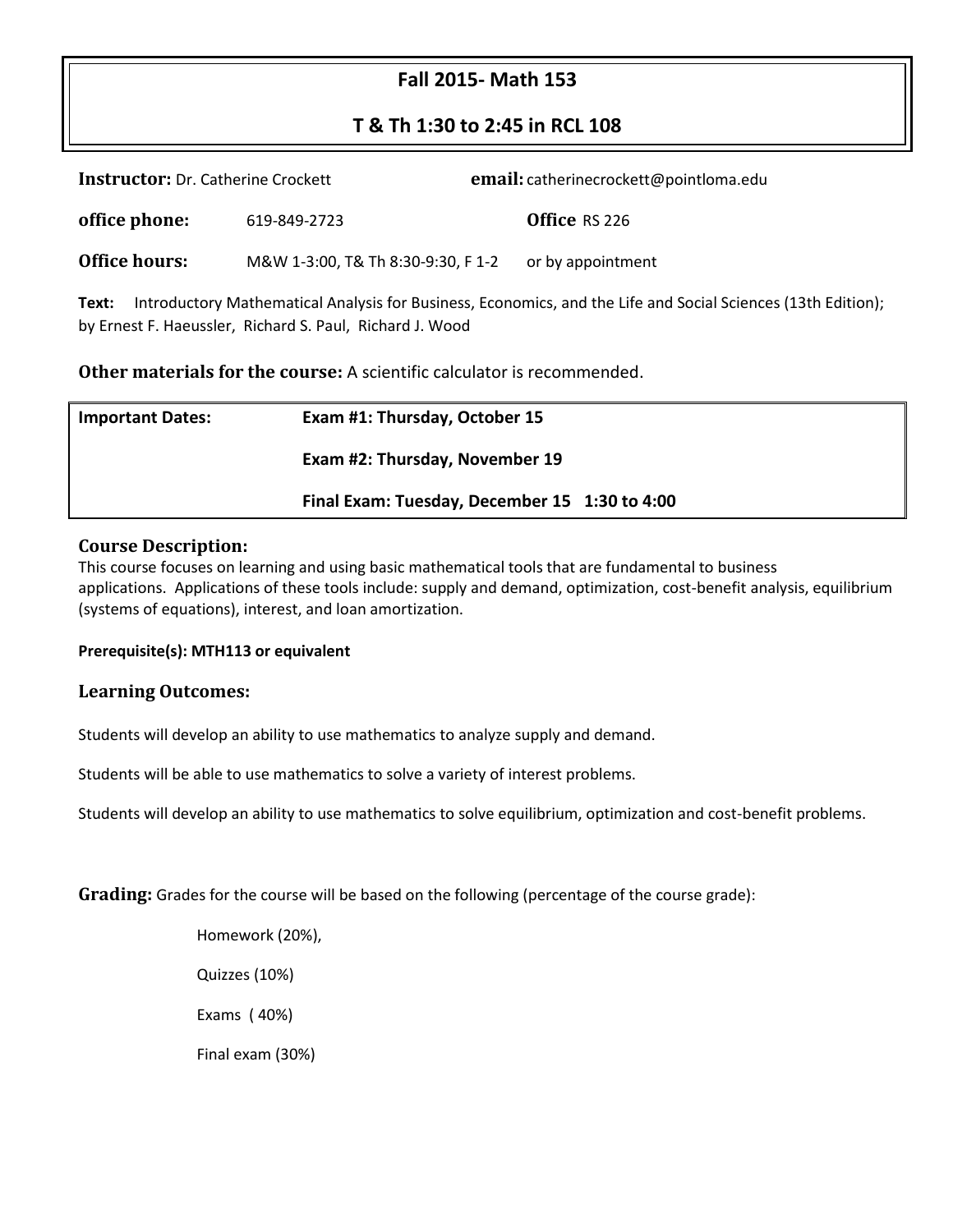**Grading Scale:** Approximate minimal percentages required to obtain a given grade are:

|             |              | $5.8855$ pc. co. $0.855$ |              |        |
|-------------|--------------|--------------------------|--------------|--------|
|             |              |                          |              |        |
|             | [87.5,90]    | [77.5, 80]               | [67.5, 70]   | [0,60) |
| [92.5, 100] | [82.5, 87.5] | [72.5, 77.5]             | [62.5, 67.5] |        |
| [90, 92.5]  | [80, 82.5]   | [70, 72.5]               | [60, 62.5]   |        |

Grades in percentages

\*You will be able to view your grades in CANVAS.

**Homework (20%):** Homework will be assigned every class meeting. All homework assigned in a week will be due **at the start of class** the next Thursday. No late homework will be accepted except by prior arrangement or with a documented emergency. The object of the homework is to learn how to do the problems so I expect to see calculations on your homework using the terminology and methods of the class and not just an answer. Homework will be scored on a combination of completeness (with work shown) and correctness. A random selection (the same for all people) of the problems will be graded on any homework assignment. The two lowest homework scores will be dropped.

**Quizzes (10%)**: Quizzes will be given in class throughout the semester (please see the calendar for dates). There are no make-up quizzes; however your lowest two quiz scores will be dropped.

**Exams and Final Exam (40% and 30% of the grade):** Exams and the Final Exam will include problems and questions over material assigned in the text, readings and handouts, as well as material presented in class.

No examination shall be missed without prior consent by me or a well-documented emergency beyond your control. A score of zero will be assigned for an examination that is missed without prior consent or a well-documented emergency beyond your control. The examination schedule is included in the daily schedule.

**Please note: I do not intend to accept excuses such as miscommunication with parents, benefactors, sport team sponsors and/or travel agents.**

**Please note: The Final Exam is COMPREHENSIVE.**

**December 15, 1:30 to 4:00**

## **Attendance:**

Attendance is expected at each class session. In the event of an absence you are responsible for the material covered in class and the assignments given that day.

Regular and punctual attendance at all classes in which a student is registered is considered essential to optimum academic achievement. Therefore, regular attendance and participation in each course are minimal requirements to be met. There are no allowed or excused absences except as approved in writing by the Provost for specific students participating in certain university-sanctioned activities. Excused absences still count toward the 10%-20% limits, but allow students to make up work, quizzes, or tests missed as a result of a university-sanctioned activity. Activities of a unique nature, such as labs or other activities identified clearly on the syllabus, cannot be made up except in rare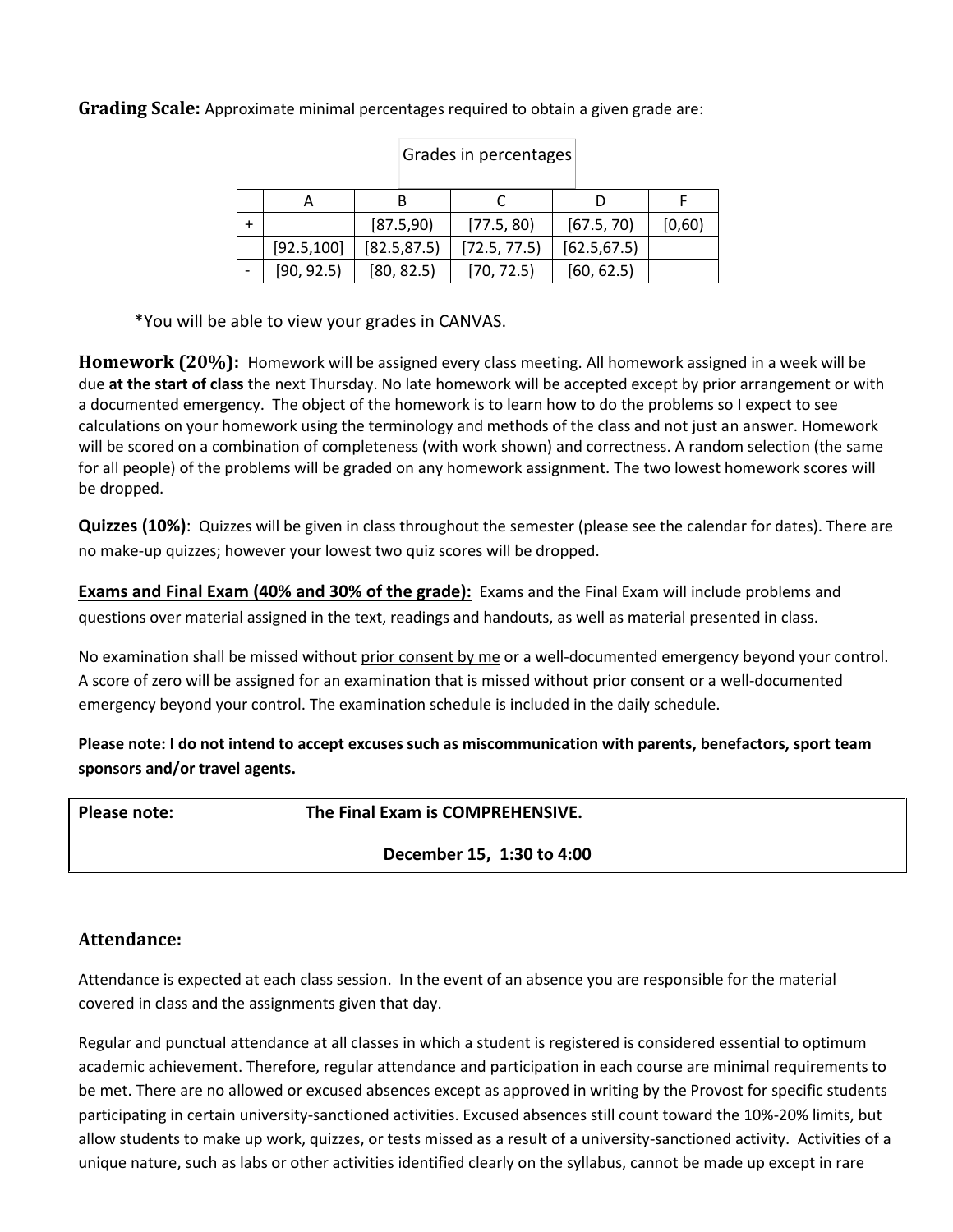instances when instructors have given advanced, written approval for doing so. Whenever the number of accumulated absences in a class, for any cause, exceeds ten (10) percent of the total number of class meetings, the faculty member should send an e-mail to the student and the Vice Provost for Academic Administration (VPAA) warning of attendance jeopardy. If more than twenty (20) percent of the total number of class meetings is reported as missed, the faculty member or VPAA may initiate the student's de-enrollment from the course without further advanced notice to the student. If the date of de-enrollment is past the last date to withdraw from a class, the student will be assigned a grade of W or WF consistent with university policy in the Grading section of the catalog. There are no refunds for courses where a de-enrollment was processed. For more details see the PLNU catalog: [http://catalog.pointloma.edu/content.php?catoid=18&navoid=1278#Class\\_Attendance](http://catalog.pointloma.edu/content.php?catoid=18&navoid=1278#Class_Attendance)

#### **Class Enrollment:**

It is the student's responsibility to maintain his/her class schedule. Should the need arise to drop this course (personal emergencies, poor performance, etc.), the student has the responsibility to follow through (provided the drop date meets the stated calendar deadline established by the university), not the instructor. Simply ceasing to attend this course or failing to follow through to arrange for a change of registration (drop/add) may easily result in a grade of F on the official transcript.

#### **Academic Accommodations:**

While all students are expected to meet the minimum academic standards for completion of their courses as established by the instructors, students with special needs may require academic accommodations. At Point Loma Nazarene University, students requesting academic accommodations must file documentation with the Disability Resource Center (DRC), located in the Bond Academic Center. Once the student files documentation, the Disability Resource Center contacts the student's instructors and provides written recommendations for reasonable and appropriate accommodations to meet the individual needs of the student. This policy assists the university in its commitment to full compliance with Section 504 of the Rehabilitation Act of 1973, the Americans with Disabilities (ADA) Act of 1990, and ADA Amendments Act of 2008, all of which prohibit discrimination against students with special needs and guarantees all qualified students equal access to the benefits of PLNU programs and activities. For more details see the PLNU catalog:

[http://catalog.pointloma.edu/content.php?catoid=18&navoid=1278#Academic\\_Accommodations](http://catalog.pointloma.edu/content.php?catoid=18&navoid=1278#Academic_Accommodations) 

Students with learning disabilities who may need accommodations should discuss options with the instructor during the first two weeks of class.

#### **Academic Honesty:**

The Point Loma Nazarene University community holds the highest standards of honesty and integrity in all aspects of university life. Any violation of the university's commitment is a serious affront to the very nature of Point Loma's mission and purpose. Violations of academic honesty include cheating, plagiarism, falsification, aiding academic dishonesty, and malicious interference. The details of PLNU's meaning of each of these words can be found in the PLNU catalog at[: http://catalog.pointloma.edu/content.php?catoid=18&navoid=1278#Academic\\_Honesty](http://catalog.pointloma.edu/content.php?catoid=18&navoid=1278#Academic_Honesty)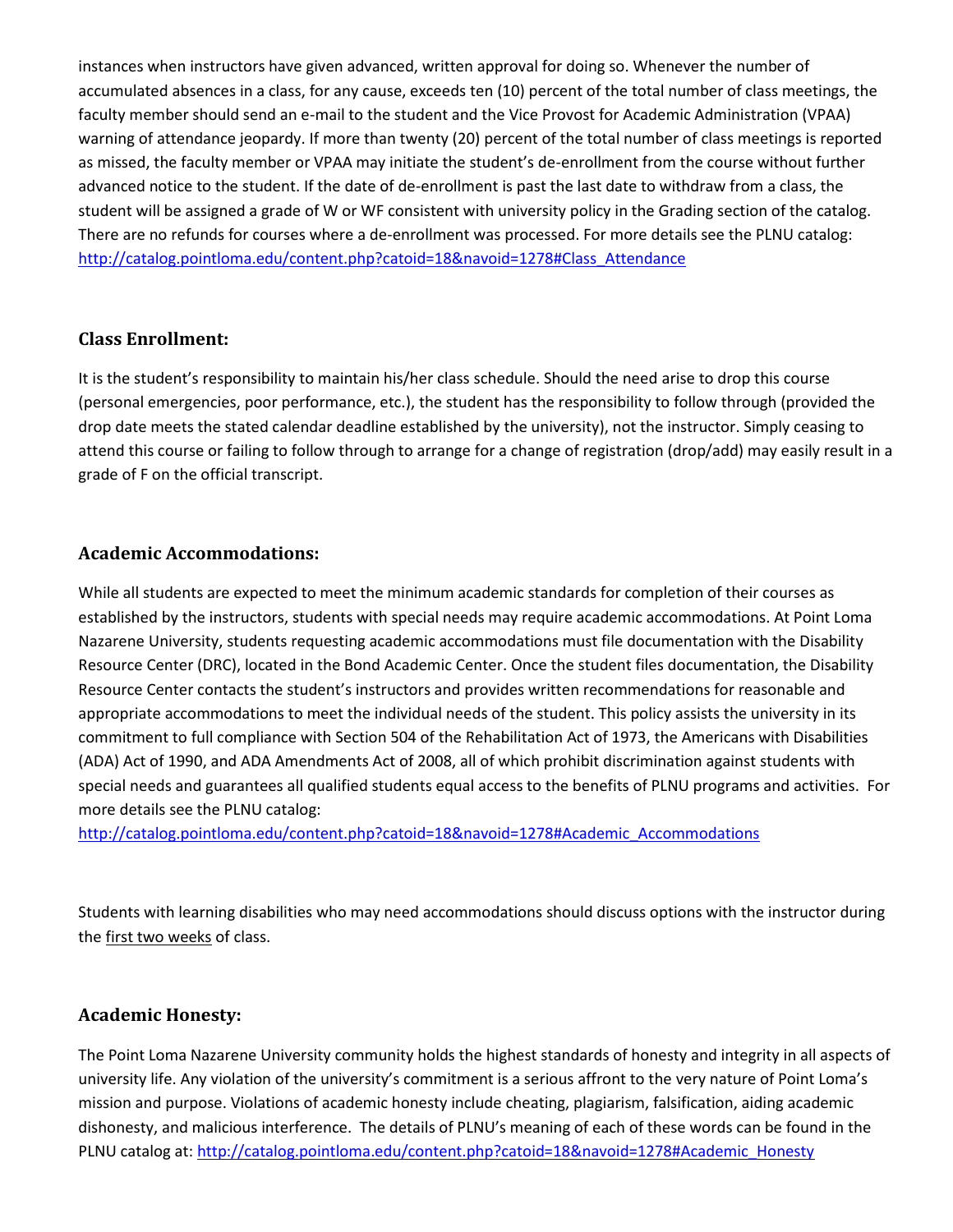A student remains responsible for the academic honesty of work submitted in PLNU courses and the consequences of academic dishonesty beyond receipt of the final grade in the class and beyond the awarding of the diploma. Ignorance of these catalog policies will not be considered a valid excuse or defense. Students may not withdraw from a course as a response to a consequence.

A student who is caught cheating on any item of work will receive a zero on that item and may receive an "F" for the semester. See the PLNU Catalog for a further explanation of the PLNU procedures for academic dishonesty [\(http://catalog.pointloma.edu/content.php?catoid=18&navoid=1278#Academic\\_Honesty\)](http://catalog.pointloma.edu/content.php?catoid=18&navoid=1278#Academic_Honesty).

## **Final Exam: Date and Time**

The final exam date and time is set by the university at the beginning of the semester and may not be changed by the instructor. Only in the case that a student is required to take three exams during the same day of finals week is an instructor authorized to change the exam date and time for that particular student.

## **Copyright Protected Materials:**

Point Loma Nazarene University, as a non-profit educational institution, is entitled by law to use materials protected by the US Copyright Act for classroom education. Any use of those materials outside the class may violate the law.

**Side Note:** Turn off any cell phone, pager or things that make noise while you are in class. Also, do not text or work on other classes while in class -to do so is disrespectful to your classmates and me. You may be asked to leave the class for such behavior, resulting in an absence.

## **General Advice:**

You learn mathematics by doing it yourself. You should expect to spend approximately two hours outside of class for every one hour in class working on homework and going over concepts. When doing homework, please note it is normal to not be able to do every problem correct on the first attempt. Do not be discouraged, instead seek help.

| week           | Mon.     | Tuesday                        | Wed. | Thursday                          | Fri. |
|----------------|----------|--------------------------------|------|-----------------------------------|------|
| $\mathbf{1}$   | 8/31     | 9/1                            | 9/2  | 9/3 First day of class            | 9/4  |
| $8/31 -$       |          | No class                       |      | Introduction                      |      |
| 9/4            |          |                                |      | Chapter 0                         |      |
| $\overline{2}$ | 9/7      | 9/8                            | 9/9  | 9/10                              | 9/11 |
| $9/7 -$        | No Class | 1.1: Applications of Equations |      | 1.3: Applications of Inequalities |      |
| 9/11           |          | 1.2: Linear Inequalities       |      | 1.4: Absolute Value               |      |
| $\overline{3}$ | 9/14     | 9/15                           | 9/16 | 9/17                              | 9/18 |
| $9/14 -$       |          | 1.5: Summation Notation        |      | 2.1 : Functions                   |      |
| 9/18           |          | 1.6: Sequences                 |      | 2.2: Special Functions            |      |
| $\overline{4}$ | 9/21     | 9/22                           | 9/23 | 9/24                              | 9/25 |
| $9/21 -$       |          | 2.3: Combinations of Functions |      | 2.5: Graphs in Rectangular        |      |
| 9/25           |          | 2.4: Inverse Functions         |      | Coordinate                        |      |
|                |          |                                |      |                                   |      |
|                |          |                                |      | 2.6: Symmetry                     |      |
| 5              | 9/28     | 9/29                           | 9/30 | 10/1                              | 10/2 |

Please note this schedule is tentative. Any changes will be announced.